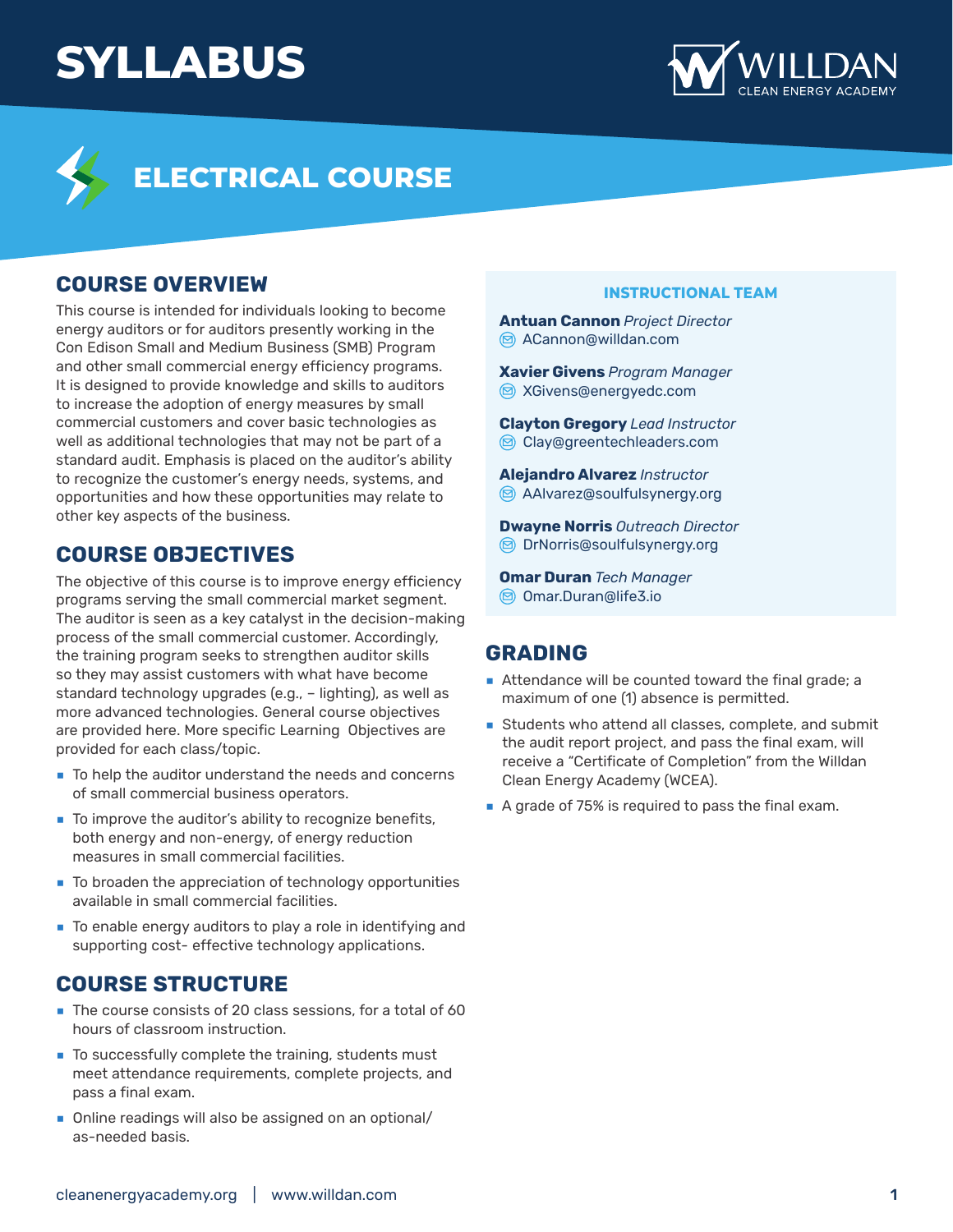**SYLLABUS ELECTRICAL COURSE**



### **COURSE STRUCTURE**

#### *Class 1*

*Class 5*

### **Green Economy I**

- **ۢ** Green Economy Intro
- **B** Sustainability

**Green** 

Policies

**Economy V ۢ** Political Landscape **Energy Efficiency Laws Energy Efficiency** 

**ۢ** Sector & Industries

### *Class 2*

**Green Economy II**

**ۢ** Intro to CDI/SMB Program

 **Lighting I**

**ۢ** Measuring Lighting Quality & Quantity

 **Lighting V**

**ۢ** Standards & Codes

 $\blacksquare$  Incentives

**ۢ** Principles

*Class 10*

*Class 6*

**ۢ** Free Program

### *Class 3*

*Class 7*

### **Green Economy III**

- **ۢ** Intro to All Programs
- **ۢ** Requirements

 **Lighting II**

**ۢ** System ID **Example 1** Lighting Types **ۢ** Lighting Technology

**ۢ** Qualifications

#### *Class 4*



**ۢ** Intro to Standards & Codes

## *Class 8*  **Lighting III**

- **ۢ** ECM
- **ۢ** Strategies
- **E** Calculation

### *Class 9*  **Lighting IV**

- **ۢ** CDI/SMB Program
- **BI** SMART Overview
- Tool Creation

### *Class 13*



- **System ID**
- **B** System Types
- **•** Distribution

*Class 17*



- **ۢ** Procurement & Installation
- **ۢ** Sample Demos

# **ۢ** TRM

**ۢ** ASHRAE

### *Class 14*



- **ۢ** ECM
- **B** Strategies
- **ۢ** Calculations

### *Class 18*



- **ۢ** Analysis
- **ۢ** Methods to Maximize Energy Saving Potential

## *Class 11*  **Lighting VI**

- **ۢ** Procurement & Installation
- **ۢ** Fixture Mockup
- **B** Sample Demos

### *Class 15*



- **ۢ** CDI/SMB Program
- **BI** SMART Overview
- Tool Creation

#### *Class 19*



- **ۢ** SMB & Other Program Energy Saving Bundles
- **ۢ** Control & Measure Bundles

### *Class 12*



- **ۢ** Heating/Cooling
- **ۢ** Heat Movement
- **•** Thermodynamics

### *Class 16*



- **ۢ** Standards & Codes
- **ۢ** ASHRAE
- **ۢ** TRM

### *Class 20*



- **ۢ** Energy Modeling Software
- **ۢ** B3
- **ۢ** NEO